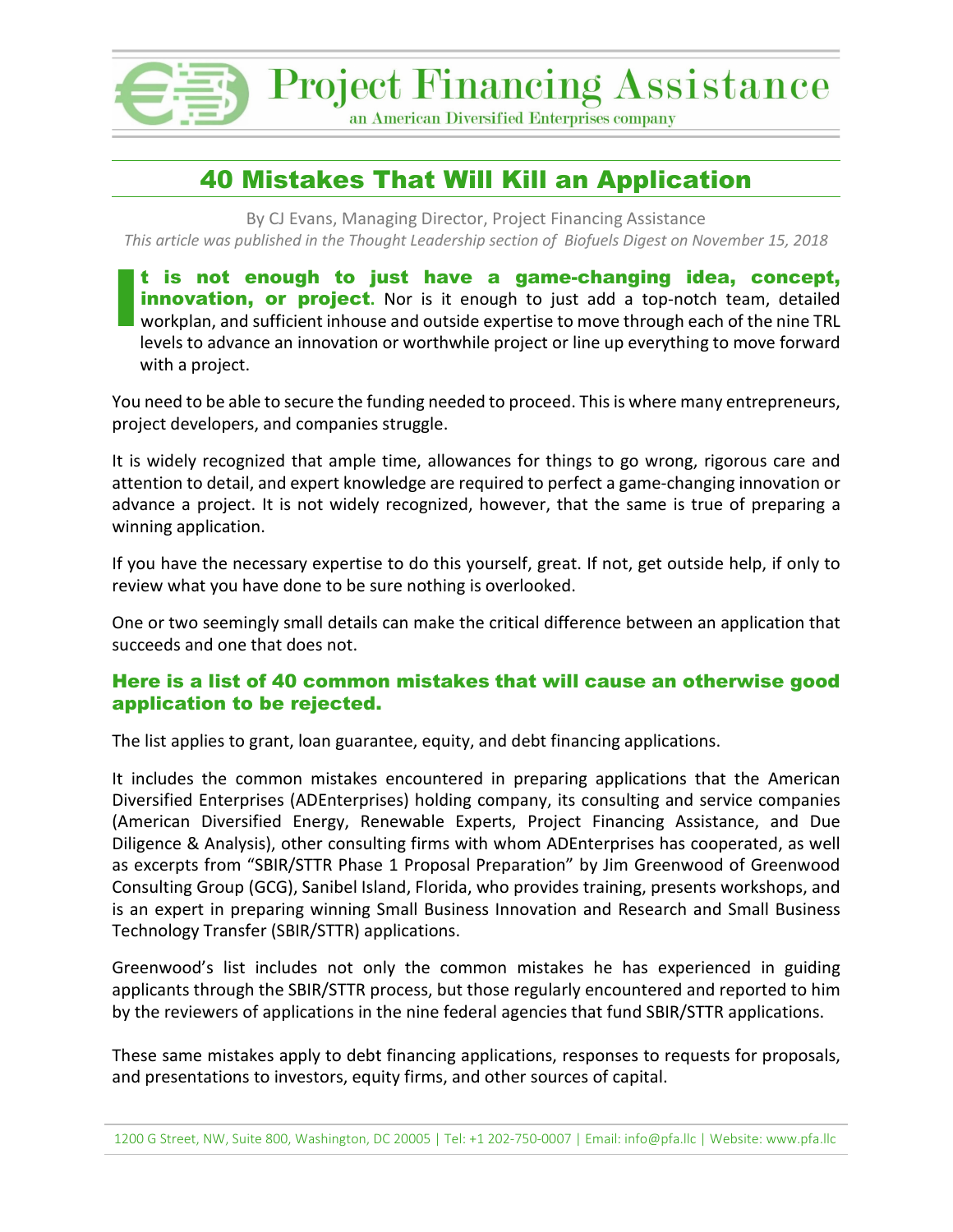

# Here's the first mistake that is regularly encountered:

## Starting too late or hurrying to submit a proposal

It is critical to ensure that adequate time is available to prepare an application or proposal. The more time available, the better the result.

It is recommended that applicants allow at least 60 days to prepare an application, bid submission, response to an RFP, or presentation to an investor or equity firm … and more, if possible.

If there is a deadline, even a one-week delay in startup will impact the application. The same holds true if you are trying to rush an application or proposal, either because you are applying pressure to yourself or because the lender, equity firm, or other source of financing has said it needs something from you right away.

Quality – and attention to detail – will suffer the more that work an application or proposal is rushed or delayed. This is because some of the critical steps necessary to prepare the best work product possible will have to be sacrificed to meet a rushed delivery or deadline while everything else must be squeezed down into less time.

Each day that is lost or sacrificed in a rush means less attention can be given to detail; fewer reviews can be carried out; fewer opportunities are available to catch errors, improve clarity, amplify strengths and mitigate weaknesses; and less scrutiny can be given to perfecting the way in which information is presented to ensure maximum impact.

This, in turn, reduces an application's ability to meet requirements, make a good impression, and secure a grant or financing.

### Here are the next four common mistakes:

## $2.$  Lack of awareness of:

- The complexities involved
- The requirements that have to be met
- The amount and quality of documentation required

## **Lack of proper planning**

You need to ensure other work can be put aside or postponed so priority attention can be given to the application, bid submission, or response to an RFP



## $\clubsuit$   $\blacksquare$  Starting off with inaccurate or outdated materials

A previous application based on another project or information about an earlier pilot can provide a good starting place for an application. Before using them – and especially before passing them on to any outside consultants who will be helping with the application effort – be sure you are clear, and can clearly tell consultants,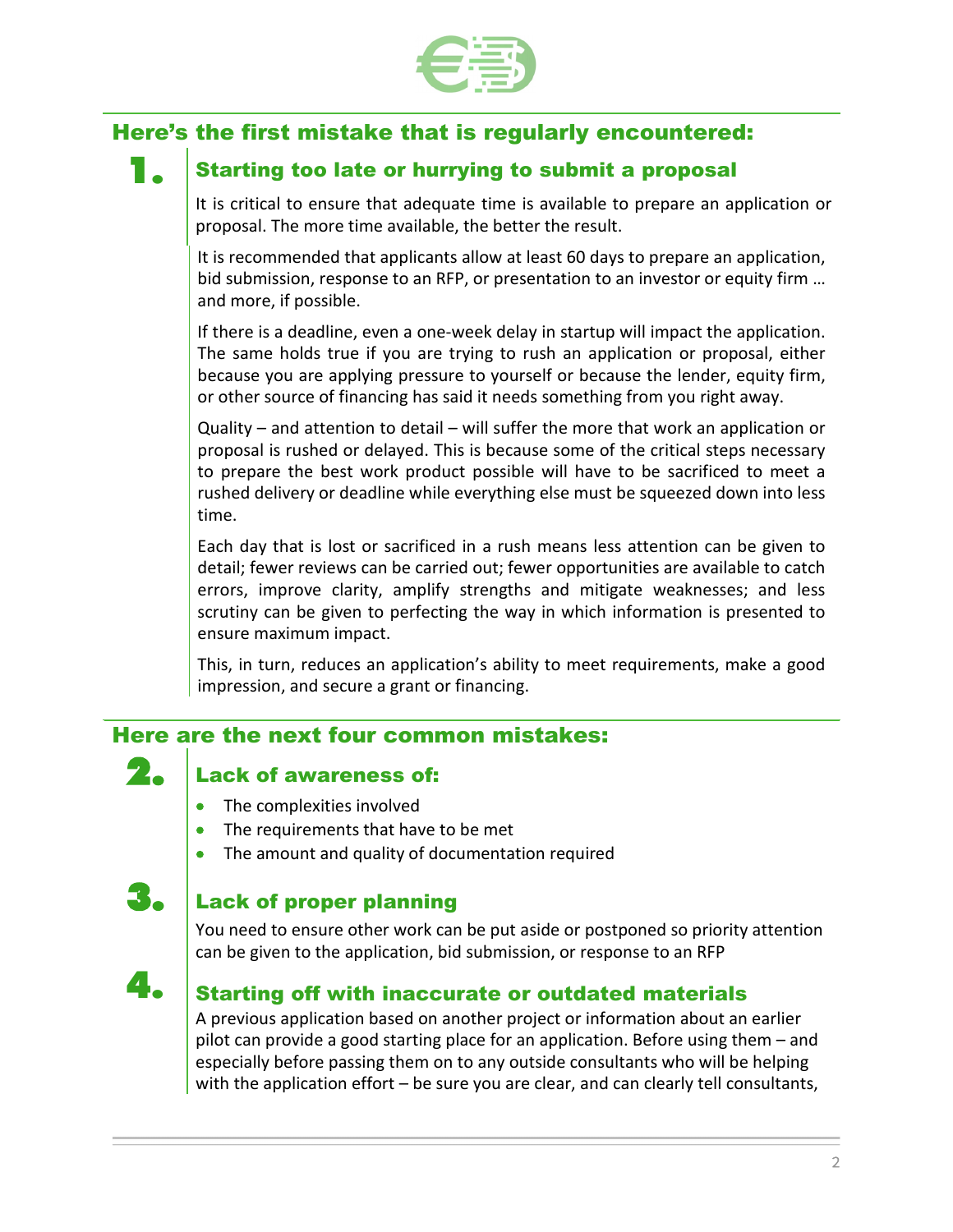

what portions of these materials relate to and contribute to the understanding of the current project, and which portions do not.

It is far too easy to pick up unrelated, inaccurate, and outdated information from a background document and use it in an application – intended sometimes only as a place marker – then, due to time constraints, not go back to update or correct it.

## $\bf{5.}$  Not having the information required to complete the application

Most companies do not have all the required information for an application readily at hand, in a completed form, and fully up to date. Time, therefore, must be allowed to collect, update, fill in gaps, and hone this information for clarity and maximum impact. Going forward with incomplete – or worse, confusing, or incomprehensible – materials can doom an application.

## Here are five more common mistakes:



6. Not making a commitment during the application development period to have "all hands on deck" with as- and when-needed access after office hours, during weekends, and during vacations, if necessary, to company executives, technical and financial staff, and vendors and suppliers to resolve problems and questions that come up



### **7.** Not knowing if there is a market before writing your proposal

- What is the payoff for the agency or lender if it funds your proposal?
- Do you have a clear plan for commercializing / launching your concept or innovation, and advancing your project and its outcomes?
- What is the market for your concept, innovation, product, service?
	- − Relevant market size
	- − Target customers
	- − Customer needs
	- − Direct competitors
	- − Indirect competitors
	- − Competitive advantages
	- − What is your implementation strategy?
- From *a market opportunity* perspective why should this project be undertaken? – from a National Science Foundation (NSF) STTR solicitation: *"A recent National Academy of Sciences study of the DOE [U.S. Department of Energy] SBIR program found that 1/3rd of DOE Phase II SBIR/STTR awardees stop working on their technology after their Phase II award because they discover the market for their technology is too small. We don't want companies making this discovery after they complete their Phase II grant, but before they submit their Phase I proposal." –* DOE SBIR program manager
- *"Commercialization is 50% of the grade when we consider [funding a] project*" – NSF Program Director 4/14/2017.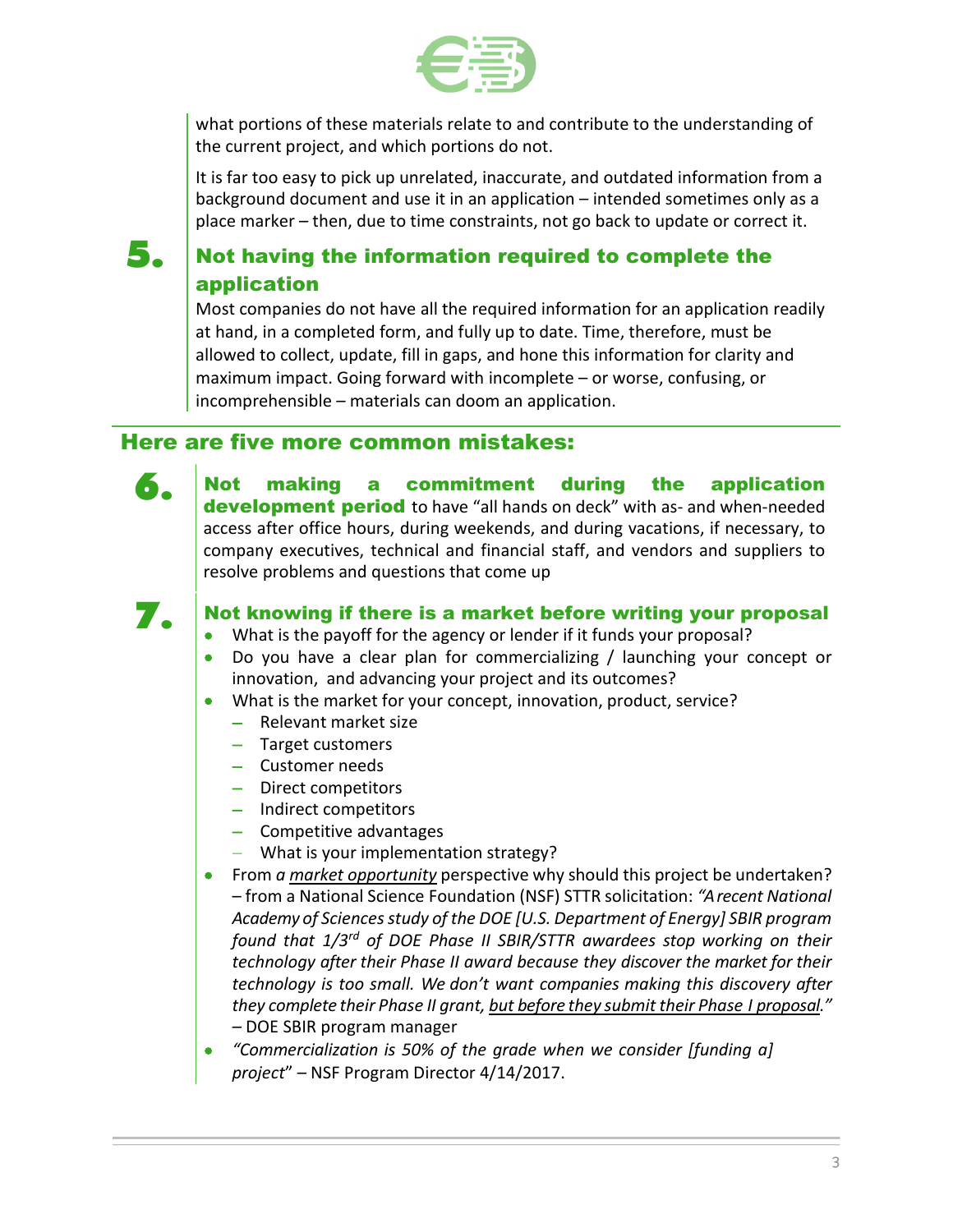

## $\mathbf{8.}$  Not addressing key questions that need to be answered

- What is the significance of your concept / project / product / service?
	- **–** Who cares?
	- **–** Why is this important?
	- **–** Why MUST this problem be solved?
	- **–** For contract agencies like DOD: Do you grasp our problem?
- What is the innovation / need for the product or service?
	- − What's unique / different / novel about your approach?
	- − What are the technical risks / unknowns? You are expected to know this. Be sure to provide a complete list.
	- − What risks / unknowns will the proposed project address?
	- − Why does this justify the money you are requesting?
- Who is the team?
	- − Are they qualified? Do they LOOK qualified?
	- − A PhD is not required for most government grants and loan guarantees … but do you have one in place or available to add to your team, just in case?
	- − Has your team had previous success in commercializing other innovations, concepts, or approaches, or carrying out similar projects?
- What is your approach / research plan / is your project feasible?
	- − This is where newbies most often make or break their credibility
		- Don't over propose
		- **Don't oversell; a sense of vision is plus, but it needs to be backed up with** realistic steps and outcomes
		- **One of the most common Phase I problems (and criticisms from Phase I** reviewers) is an *"overly ambitious workplan"*
		- **What can you afford to propose based upon the amount of grant money** you are requesting?
		- **What can you afford spend over and above the amount you will receive** from a grant or financing to advance your project?
		- Do you have a budget for this? Can you verify that these funds are available or will be available when they are needed?
	- − Of the relevant questions and unknowns, which is the key one (or the key ones) that the proposed project will address?
	- − Why should this be addressed first?
	- − How and when will the others be addressed?
- How will you know if you are successful?
	- − What set of metrics will you use to assess the success of your workplan?
- And finally:
	- − If you were the reviewer, would you give these people \$100-\$200 million (or whatever amount is being requested) based on what they wrote in their proposal?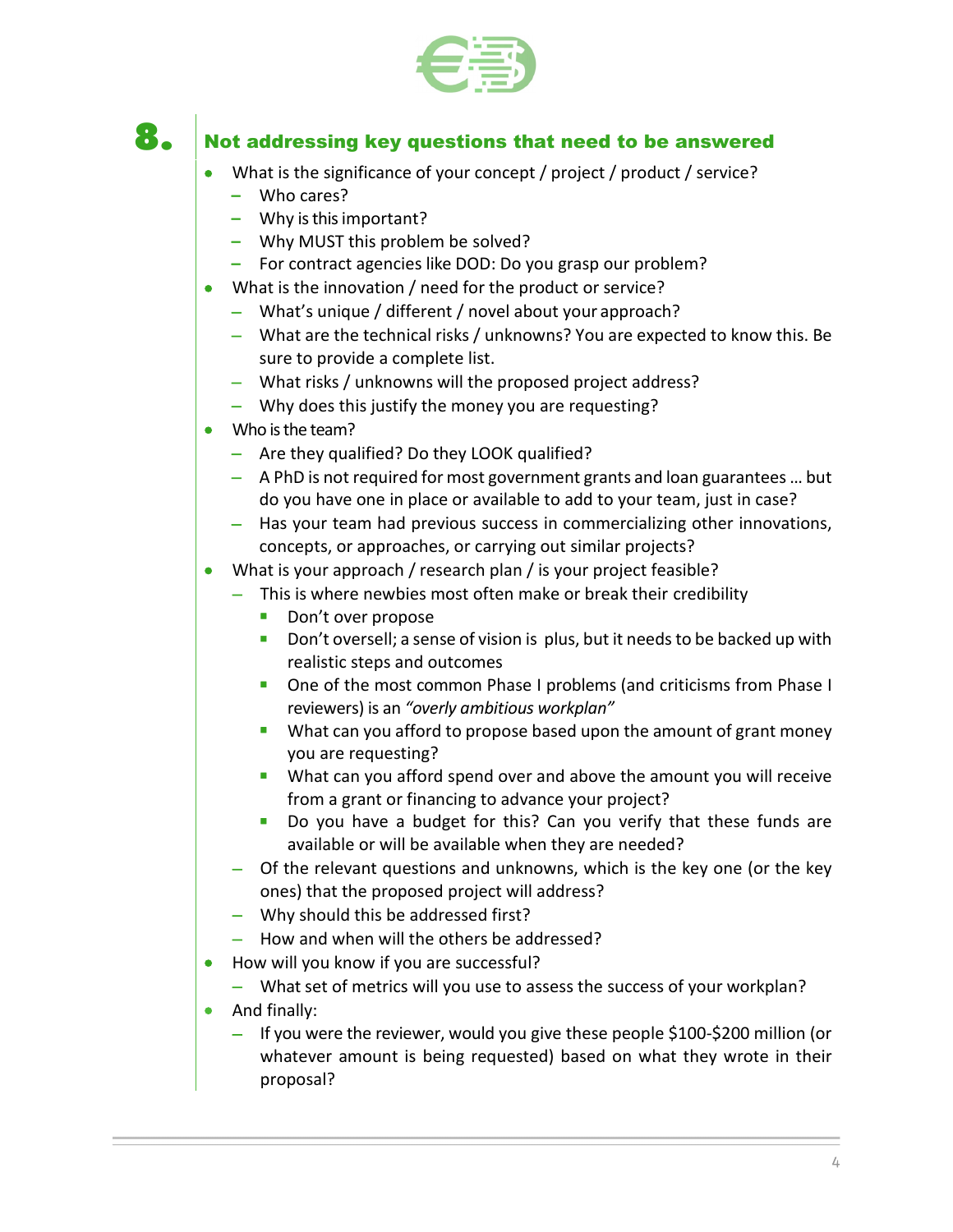

## **9.** Not recognizing the importance of nitpicks as well as substance and merits

There are two reasons these are important.

The first step undertaken when an application is submitted is an "administrative review." Before being read, all applications and proposals are prescreened to ensure they meet the application, solicitation, RFP, lender, or equity firm's requirements.

Those that don't never get read. They are eliminated and **flagged for rejection.** This is where a significant percentage of applications fail (in a recent year, 19 percent of the 2,300 Part I SBIR applications received by the U.S. Department of Energy – 437 applications – were pre-screened out and never read; equity and investment funds have reported a similar rejection rate to PFA for first time inquiries as well).

The prescreening most often is done by a junior staff member or clerical person armed with a ruler and checklist of requirements drawn from the application requirements published in the Federal Register, or listed in a solicitation, RFP, or lender or equity firm guidelines.

If an application requires responses to 21 requests for information, you need to be sure your responses are not buried somewhere in a dense block of text that take time and effort to find. They need to be organized under easy-to-find headlines or call-outs – which appear in the table of contents, if one is required or included  $$ using the EXACT wording from the solicitation.

That way, the prescreening reviewer can go through his or her checklist and quickly find and mark that you have addressed all 21 requirements.

#### Next, come the nitpicks.

Most competitive applications have strict formatting requirements – page limits for each section, one-inch margins all around, a specified font (Times Roman, Arial), a specified or minimum font size (11 point, 12 point), minimum spacing before and after lines (almost always 0 point), and line spacing requirements (single space, 1.5 line spacing, or double line spacing).

#### The formatting requirements have two purposes:

### • The first is to ensure every applicant has the same

**opportunity** to present a compelling case for funding, financing, winning an RFP, or securing an investment within the confines of the page limits imposed.

Applicants who try to squeeze more information into the page limits – by using .9 margins all around, thinking no one will notice; allow graphs, tables, and illustrations to extend beyond the margins; do not reset the default in their word processing software to 0 point spacing before and after lines (as opposed to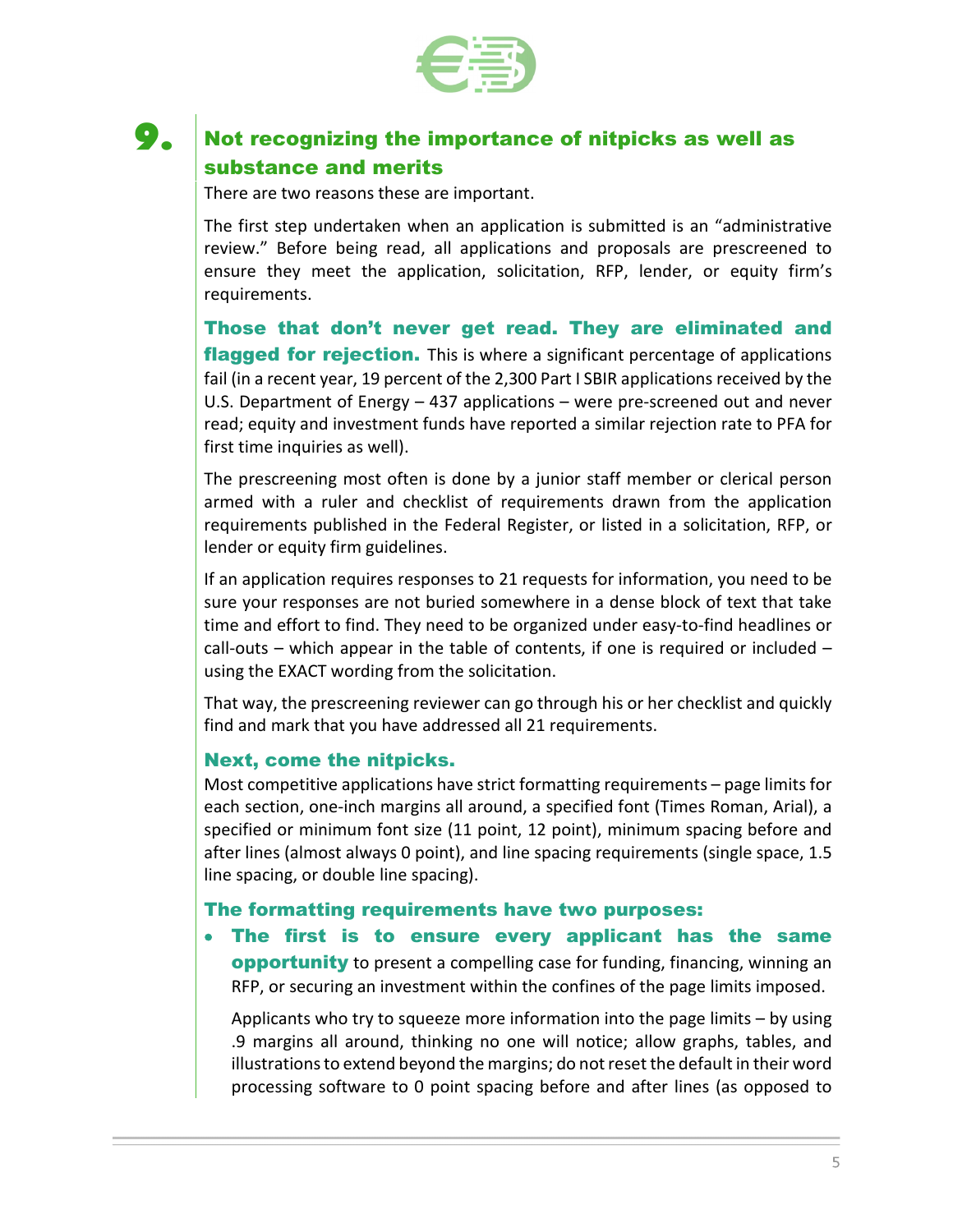

being reduced to 10 point or 8 point for a 12 point font, which is common among many writers and companies); or squeeze down the line spacing from single to "exactly" 12, 12.5, 13 point, or anything less than single space  $-$  are, quite bluntly, viewed as cheaters who are trying to gain an advantage over other applicants.

Doing so – even on a single page to make everything fit on that page – will send your application directly to the paper shredder.

The second purpose is less obvious, but even more **important.** The decision to give you a significant sum of money (or undertake responsibility to carry out an important project – flawlessly – through your response to an RFP, solicitation, or financing opportunity) is based entirely upon your submission.

If you cannot follow the directions set forth in a solicitation or financing guidelines – or do not rigorously check your work to ensure it meets these requirements and fix errors – how can you be expected to properly carry out research, complex operations, design and run processes, build equipment and devices that require precision and close tolerances, or carry out a project?

Paying close attention to nitpicks can be a hard lesson to **learn**. One dramatic example of this was provided several years ago by an RFP issued by a Florida county for a multi-million-dollar contract that was required by law to go out for competitive bidding due to its dollar amount. The RFP was initiated after a preferred vendor had sold the county on purchasing and installing an innovative, easy-to-access online process that had been developed by the vendor to help applicants navigate through and comply with the county's regulatory requirements for agricultural operations.

The RFP was based entirely on the vendor's proposal. This was intended to meet the letter of the law, but favor the vendor in the selection process, since it was assumed that the vendor would be the only company capable of delivering the required web-based portal and software.

As part of the county's RFP screening process, the RFP included a requirement that the technical and financial sections of the RFP responses were to be separated by an azure sheet of paper. The purpose of this requirement was to ensure respondents were able to pay close attention to detail, which would be required for successful execution of the contract. After all, the county was going to entrust the explanation and compliance of its regulations through a new interface and portal to a software developer whose execution had to be unassailable.

The pale blue paper that the vendor had on hand was close enough to azure in the vendor's mind and was used in its RFP response. As a result, its submission was screened out and another vendor was awarded the contract.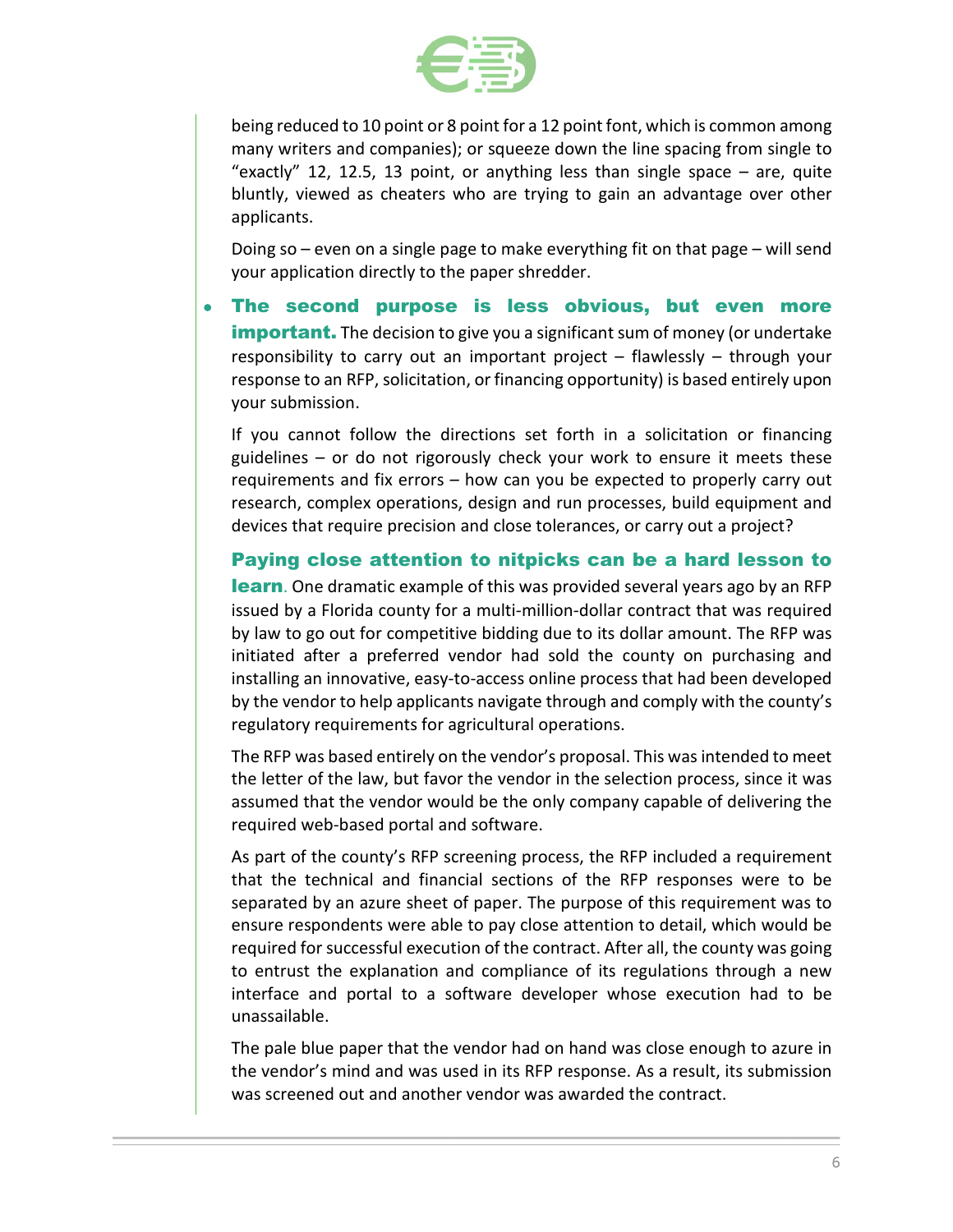

Hard to believe, isn't it?

But I learned my lesson well. I'm the vendor to whom this happened.

Nitpicks may seem like an unimportant bother. They're not. They're tests. You need to be sure you can pass them.

## **10.** Not proofreading for typos ...

Use Spellchecker but don't trust it

#### Spellchecker caught none of these:

- Meant to write *"turnkey system"*
	- Actually wrote *"turkey system"*
- Meant to write *"Due to the threat of nuclear war"*
	- Actually wrote *"Due to the treat of nuclear war"*
- Wrote *"…useful in rug screening and testing…"*
- Wrote "*Ass president/CEO of our firm, he designed…"*
- *"…capable of withstanding…a 3-foot drop test onto a herd surface."*
- *"We have two millstones in our Phase I project…"*
- *"…urgent massage from …"*
- *"We propose to tie a wench to a post and apply pressure…"*

### Here are the next five common mistakes:

### **11.** Not understanding – and not writing your application to address – the three steps of review

Once you pass the prescreening step in #9 above, your application or proposal will go through two more stages of review:

#### • Technical / Substance Review

This is where proposals are assessed for:

- Technical merit, realistic workplan, relevancy of tasks to objectives, sensible cost proposal, controls and measures for feasibility and risks, and quality, including:
	- Scientific and technical quality of project or work to be carried out
		- **Anticipated benefits**
		- **Qualifications of company and research / project staff**
		- **Consistency with agency's/lender's/investor's needs**
- − Commercialization potential and project success

Not only does a proposal need to address each application / RFP / lender / investor requirement, it needs to so in a way that is:

− Easily understandable. Dense blocks of text, turgid language, technical jargon, and sentences filled with undefined acronyms reduce the clarity – and a reviewer's willingness to read – an application or proposal.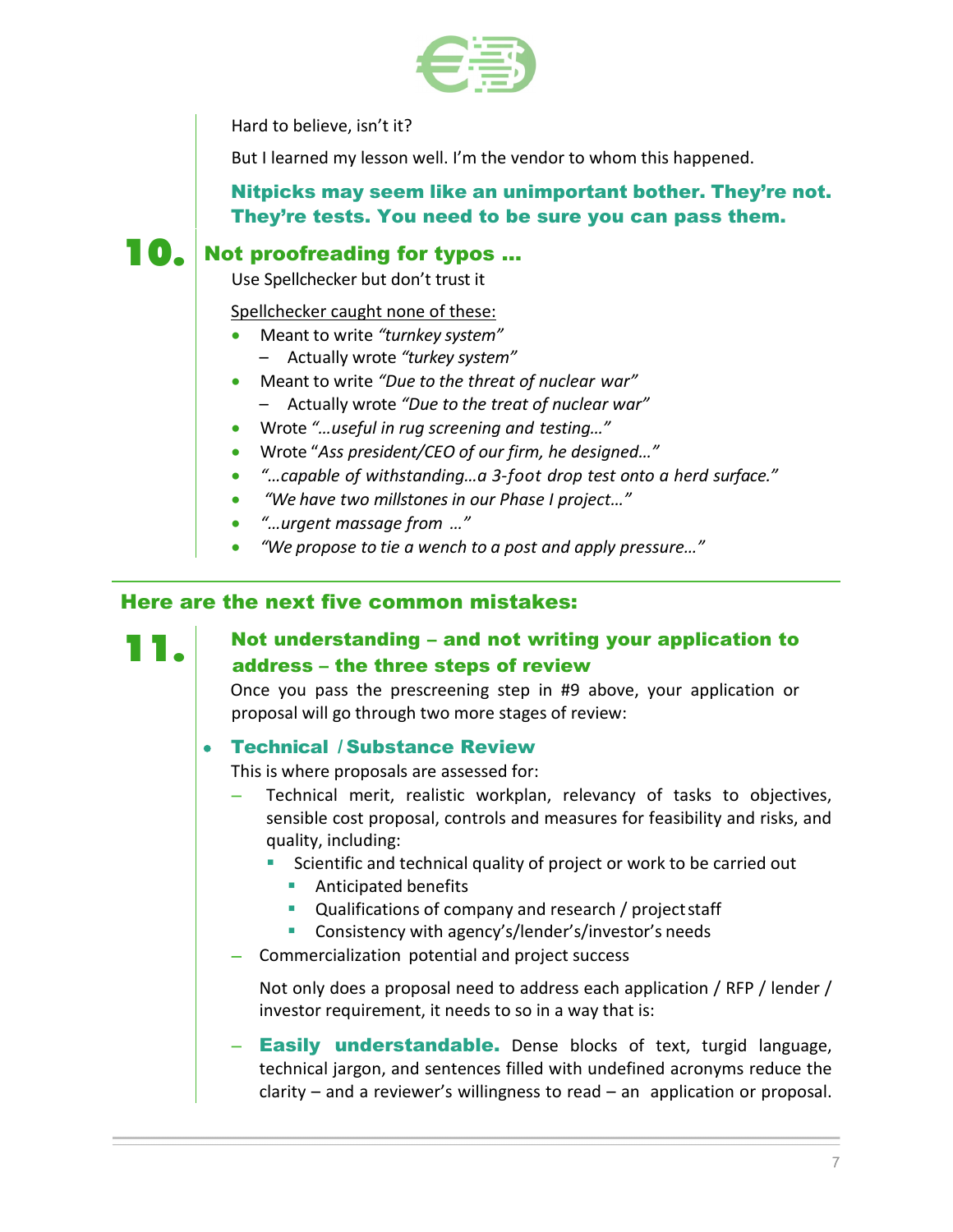

Don't assume a reviewer is going to understand highly technical descriptions; their PhD may be in a related but different field.

Different sections of an application often will be reviewed by different reviewers. Each section also may be read by more than one reviewer to gain the benefit of different points of view and areas expertise.

Narratives need to be written so that anyone can understand them (just as is done in general circulation newspapers and magazines). A PhD reviewer is not going to be offended if you define each acronym the first time it is used or provide a laymen's description of a calculation of formula.

Doing so will demonstrate that you can communicate complex concepts in a simple, easy to understand way, a plus in attracting further support for your concept through future grants, and from investors and lenders, which will enhance its commercialization potential in the eyes of reviewers.

- **Easy to follow.** Reviewers have to be able to find the sections of the proposal where each requirement is addressed (including references to other sections where information related to the requirement can be found).
- **Inviting to read.** The easier a proposal is to read, the easier it is to follow the steps being laid out, and the more each page is broken up with headings, bold face lead-ins, short paragraphs (5-10 lines each), bullet lists, text boxes with call outs, tables, charts, figures, and illustrations, the more inviting it will be to reviewers.

Not only does this impart a good impression, it helps to ensure that when a reviewer has a stack of proposals to review, he or she will pick up yours first, putting it ahead of the hard-to-read ones, which most often will be dealt with last.

− Engaging and compelling. Be sure the proposal is written with the reviewers in mind. The fate of your proposal is in the reviewers' hands. Picture who they might be. Think about how you can grab – and hold – their attention. Think about how you can lead them in a logical sequence through your idea, concept, or innovation. Focus descriptions on how it excels at meeting each application or solicitation requirement.

#### • Underwriting / Scoring / Selection of Winners

Each part of an application or proposal will be carefully reviewed.

Each section of government grant applications will be given a numerical score, based on the merit review or scoring criteria laid out in the grant announcement or solicitation.

Lenders and investors will judge each application on its compliance and conformity with their financing / investing priorities and requirements .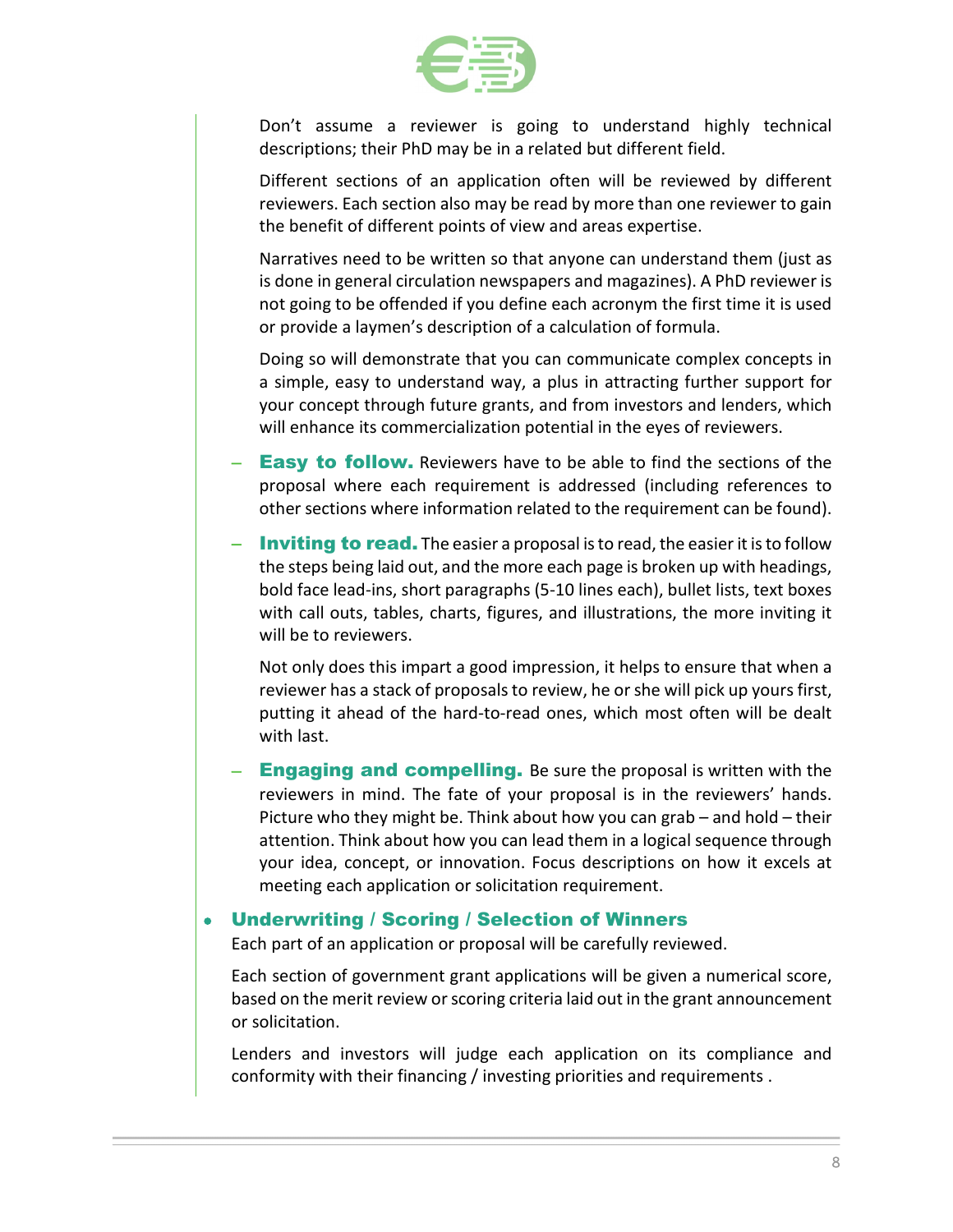

Debt financing applications will undergo a financial verification and an evaluation and calculation of the risk of providing financing to the borrower (underwriting).

Due diligence will then be conducted on the technical, financial, environmental, marketing, management, and construction planning, and execution plans for a project. This will involve investigation and certification to confirm that all material facts and details of the application and financing request are accurate, complete, and clearly presented.

For government grants, the assessments and scores assigned by each reviewer will be correlated and weighted. Each application or proposal will then be ranked in order from the highest scoring to the lowest scoring.

Lenders and investors will compare your application or proposal to the other applications or proposals competing for their attention and the funds they have available.

The funding / financing / investment requested by each of the top-ranking applications and proposals will be subtracted from the funding available. When the available funding runs out, or the funding limit is reached, the selection process will end. The remaining applicants will receive "we are sorry to inform you … " letters.

You need to be sure you have done everything possible to rank high enough to get funded.

### Of the 2,300 proposals submitted to the U.S. Department of Energy (DOE) in response to a recent Phase 1 SBIR solicitation, 72 PERCENT WERE ELIMINATED FROM CONSIDERATION DUE TO FLAWS IN THE PROPOSALS, with

437 rejected in prescreening and 1,222 rejected due to one or more of mistakes listed under 16-40 below.

Out of the group of 641 proposals that were ranked as "fundable," only 229 awards could be made. The other 412 lower-scoring, good-but-not-goodenough proposals were sent back to the drawing board without awards.

After substance, presentation is paramount. Proposals must be written so that each sentence contributes to meeting  $-$  or exceeding  $$ requirements, making a strong positive impression on reviewers, and gaining the highest score possible.

## **12.** Not getting an outside review

Guaranteed: you missed something important in the instructions.

- Get someone to review who wasn't involved in drafting the proposal
	- − Within your company
	- − A professional grant writing company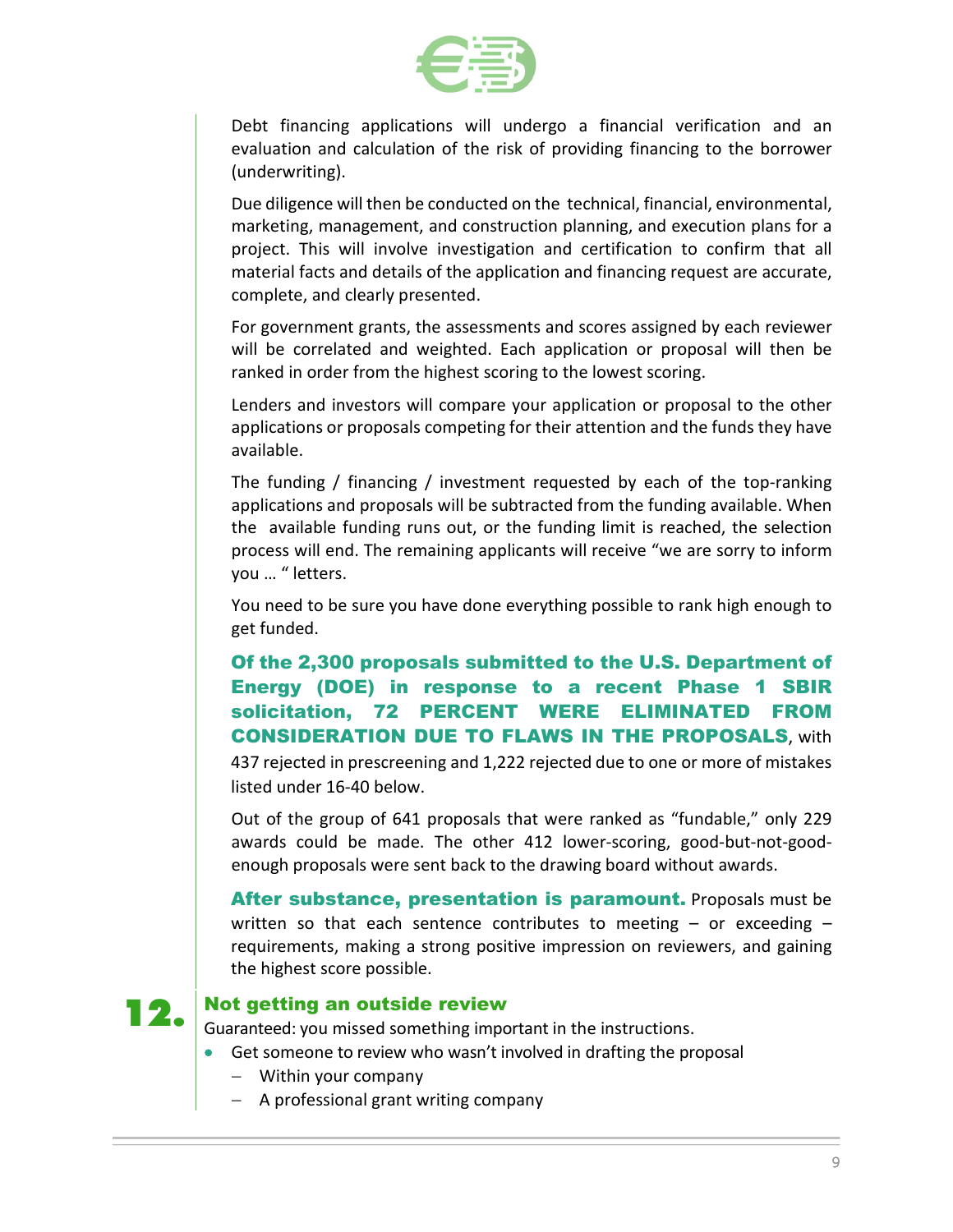

- − A professional copy editor or proofreader
- − A spouse or teenage daughter
- − Anyone who can read and pay attention to detail
- Get someone to read everything you have written with a critical, independent eye to give you honest, candid feedback so you can make revisions before the real reviewers try to pick your application or proposal apart.

## $\mathbf{13}_{\text{-}}$  Not making it clear what data are from the company and what are from other sources

Don't leave room for – or invite – questions or misunderstandings. Be sure to explain where all data originates and, if not from your research or other work, where it comes from (i.e., the source or sources you used), why it is relevant to your proposal, and how it advances the work you intend to undertake

## $\vert$   $\vert$   $\vert$  Not citing sources for data, not ensuring that data being used and cited is accurate and up to date, and not explaining and putting the data you are citing into context

If something is stated in an application that does not conform with a reviewer's understanding of your subject area or raises a question in the reviewer's mind, he or she is going to check with a trusted source for verification.

If the information the reviewer finds differs from the claims you have made or the data you have cited, your credibility will suffer – perhaps even fatally if the error or misstatement is egregious enough or strikes and the heart of your proposal.

One misstatement or mistake can destroy your credibility and bring everything else you say into question.

### $\bf 15$  Not applying for funding opportunities in the proper sequence or at the proper time

This relates primarily to government grants. For example, one of the sources of funding for a project that has reached TRL-4 – the determination that individual components will work together in a system – is a Part II SBIR/STTR grant. Problem is, one cannot apply for a Part II grant without first having applied for, received, and successfully completed a Part I SBIR/STTR grant, which is geared toward TRLs 2 and 3 – the initial determination that a concept or technology is viable and ready to proceed through further development. Hence, a project developer who has reached TRL-4 without going through the Part 1 SBIR/STTR process has a dilemma:

- Apply for a Part I SBIR/STTR grant and go through that process to be able to apply for a Part II grant, thus spending time and money that may not need to be spent, which could delay the development of the project, or
- Forego the multiple funding opportunities of up to \$1.5 million per project available through Part II SBIR/STTR grants and seek funding elsewhere among the limited grant programs available for TRL-4 projects.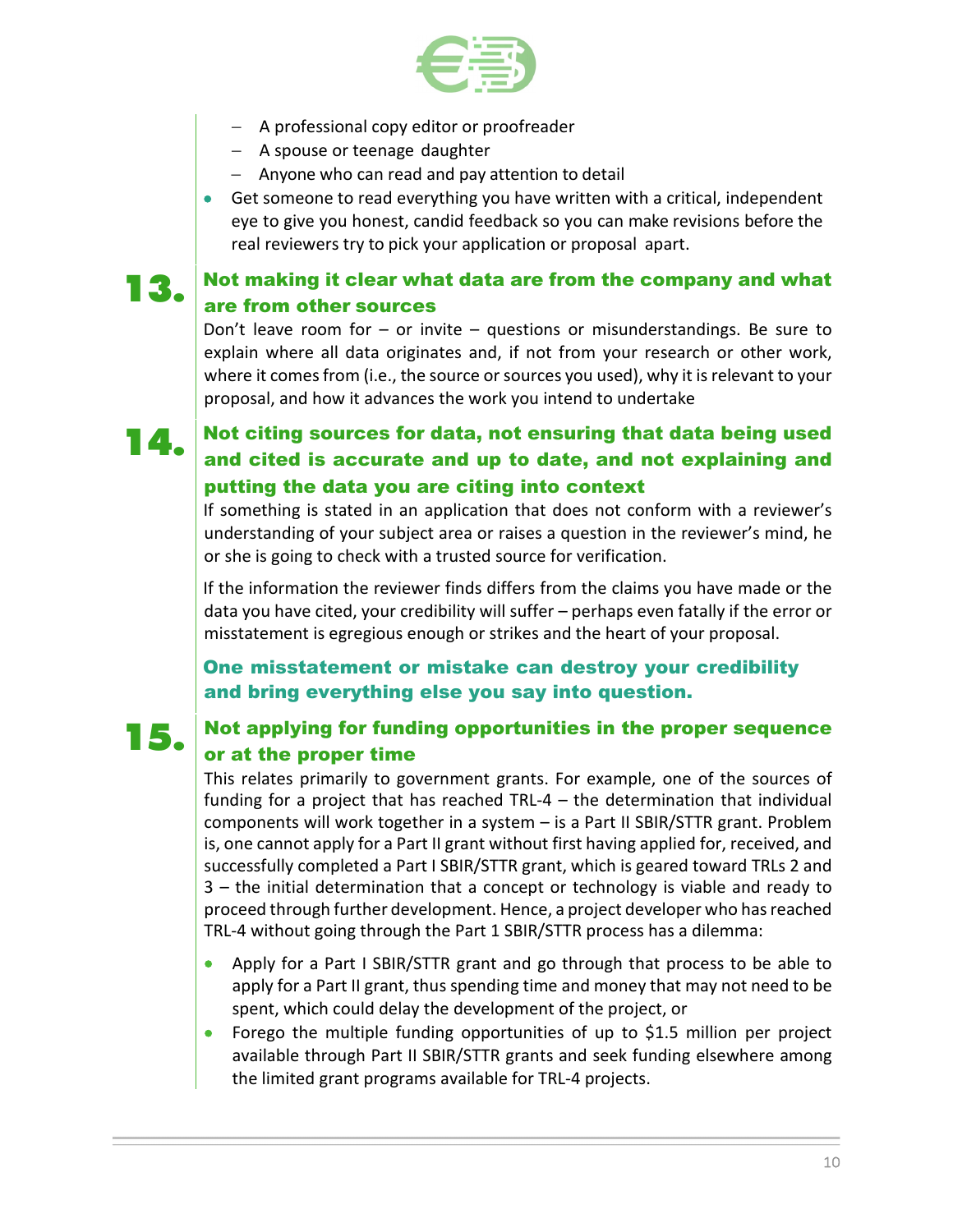

 Here are 25 common reasons cited by reviewers for an application's failure to gain their enthusiasm:

- **16.** Not relevant to the agency's mission or lender's or investor's financing guidelines and areas of interest
- **17.** Not significant to agency's research or a convincing match to a lender's or investor's requirements and areas of interest
- 18. Unconvincing case for commercialization / deployment / societal impact
- 19. Lack of clarity, consistency
- 20. Vague workplan
- 2<sup>1</sup>. Lack of technical detail
- $22.$  No statement of the feasibility, risk, or solution measures
- **23.** Lack of detail in the feasibility test / research / execution plan
- 24. No recognition of pitfalls
- 25. Problem is more complex than proposer seems to realize
- 26. Overly ambitious workplan / vision / expectation of outcomes
- 27. Lack of credible, defensible, sensible cost proposal
- **28.** Relevancy of tasks to objectives not clear
- 29. Methods unsuited to the objectives
- **30.** Direction or sense of priority not well defined
- 31. Lack of focus in the hypotheses, aims, and / or research / execution plan
- $32.$  Proposed model system inappropriate for proposed questions
- **33.** Relevant controls not included
- 34. Insufficient consideration of statistical needs